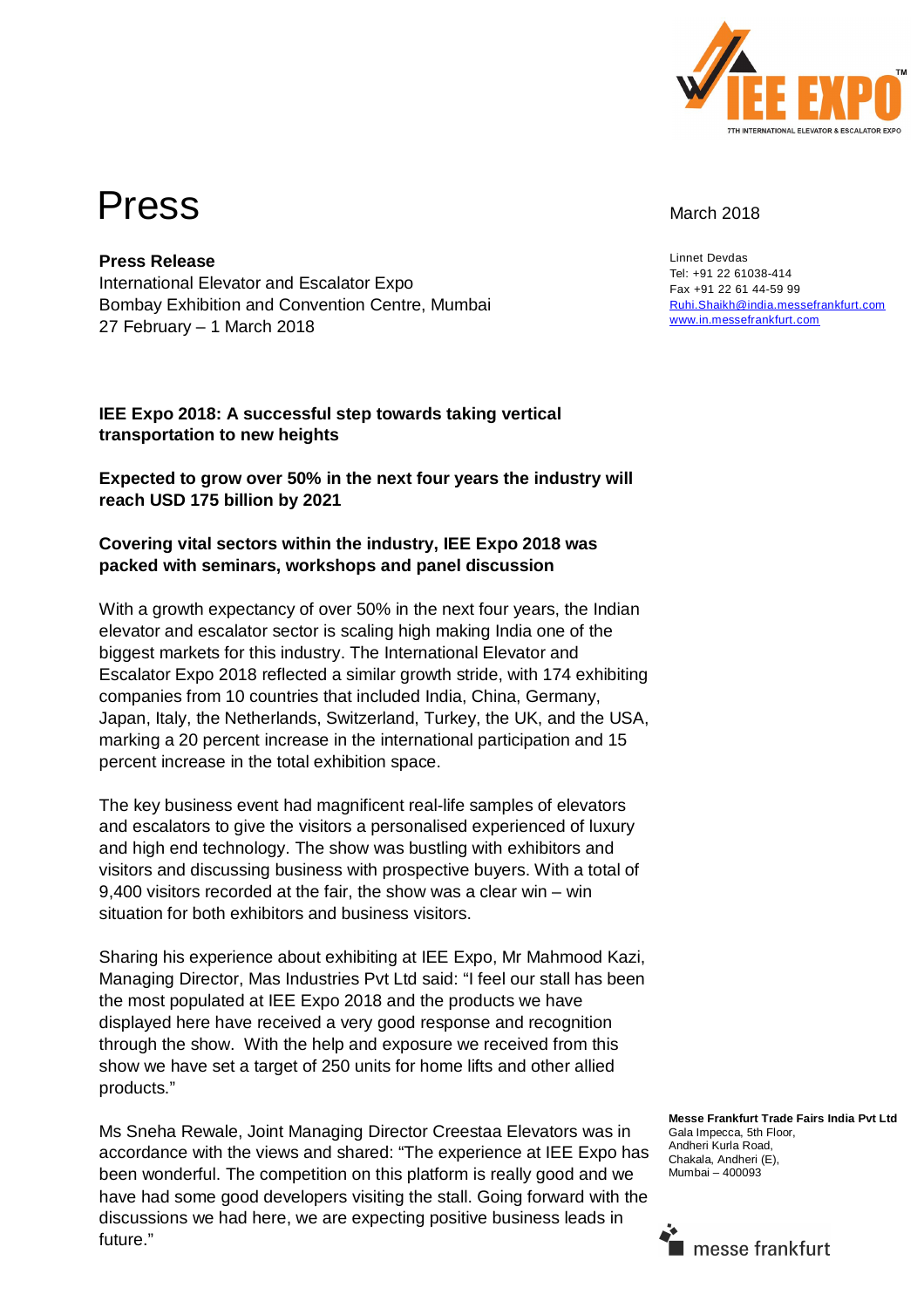Business visitors seemed equally about happy about the technology and brands they got to witness at the show. Mr Pritam Chivukula, Tridhaatu Realty & Infra Pvt Ltd said: "I came here with an open mind but looking at the wonderful range of elevator and component manufactures I am completely stunned. This is a great opportunity for everyone from the industry to visit and make best use of the exhibitors who have put up a fantastic show."

#### **Expected to grow over 50% in the next four years the industry will reach USD 175billion by 2021**

In an insightful seminar about the current dynamics of the vertical transportation sector, Mr Shankar Gopalkrishnan, President, Madras Consultancy Group stated: "The elevator and escalator market stood at USD 115 billion in the year 2017 and is expected to reach USD 175 billion by the year 2021. Major demand is expected from the affordable housing sector which needs innovative solutions to supplement vertical real estate growth."

#### **Covering vital sectors within the industry, IEE Expo 2018 was packed with seminars, workshops and panel discussion**

The industry was seen eyeing this premium business fair as many notable members from the sector made their presence felt. Right from the inauguration, IEE Expo 2018 hosted highly influential names in the industry like Mr Dominic Romell, Director, Romell Group (Secretary – CREDAI MCHI), Mr Deepak Goradia, Vice Chairman and Managing Director, Dosti Realty, Mr S. Saravana Raj, Area Director – Engineering South Asia, Mariott, Mr Niranjan Hiranandani, Co-founder and Managing Director, Hiranandani Group and Dr Prabhat Rahandale, Director Maharashtra Fire Service, Chief Fire Officer, Mumbai Fire Brigade to name a few.

The exhibition had back to back seminars from industry leaders like Gefran, Fujitec, Nidec, Otis, Hiteachi, Intellithink, Wittur, Schmersal and Monteferro who touched vital topics within the industry giving the attendees better clarity about the sector. Apart from the technical seminars, the International Elevator and Escalator Expo 2018 had panel discussion on interdisciplinary coordination in planning and design of tall buildings, workshop on elevators for firefighting and emergency evacuation, and introduction of section 5, part B in the National Building Code (NBC) 2016.

Talking about the amendments done in the guidelines in regards to safety concerns during building construction, Mr Sanjay Pant, Scientist and Director (Civil Engineering), Bureau of Indian Standards, said: "The International Elevator and Escalator Expo is a very interesting platform with a large number of players involved. The national Building Code which was recently revised in 2016 has incorporated a detailed chapter on escalators and added a new chapter on travelator, structural glazing, and Asset Facility Management. The panel discussion that took place will definitely go a long way in ensuring that the code is rightly

International Elevator and Escalator Expo 27 February – 1 March 2018